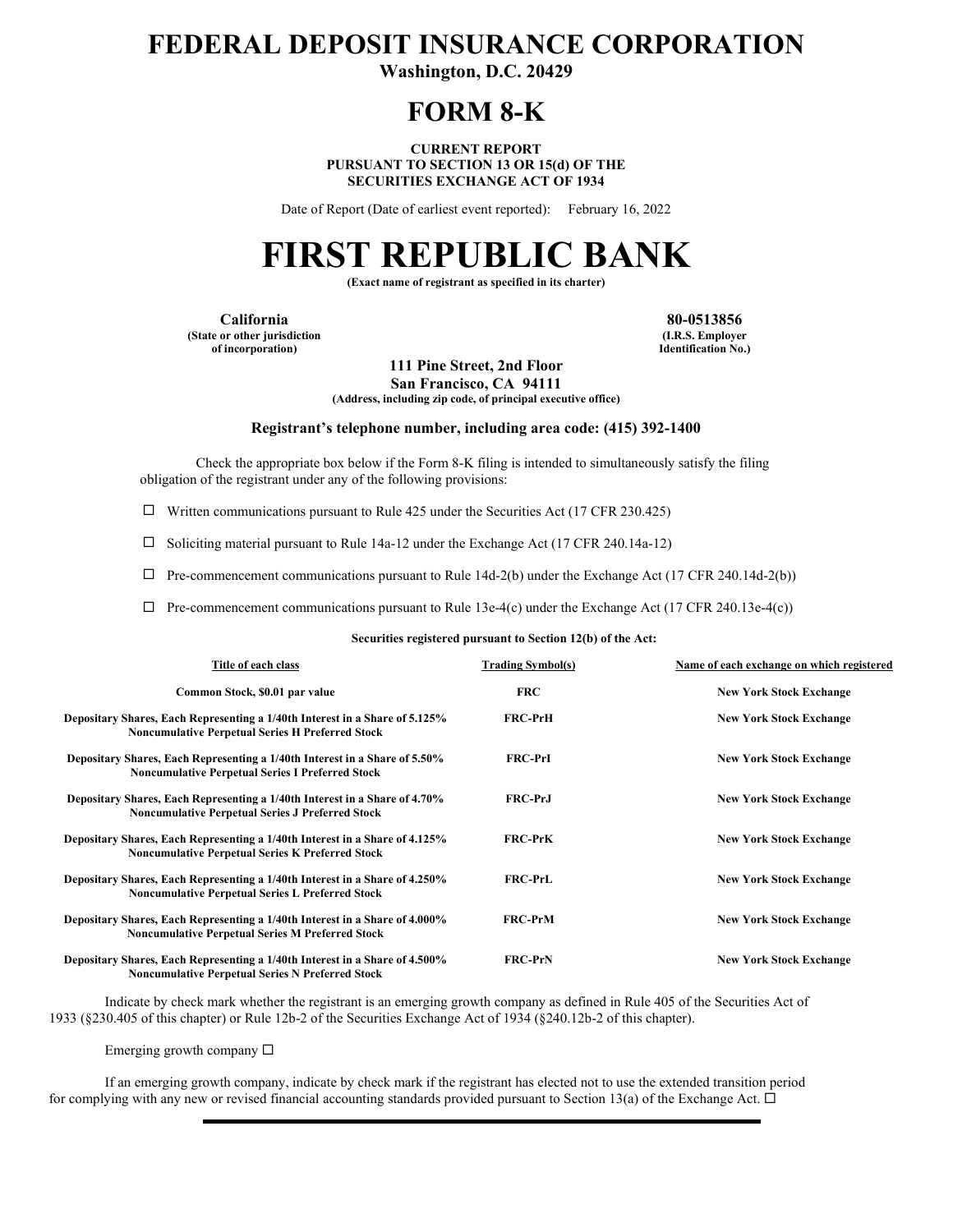#### **Item 5.02 Departure of Directors or Certain Officers; Election of Directors; Appointment of Certain Officers; Compensatory Arrangements of Certain Officers.**

On February 16, 2022, the Board of Directors (the "Board") of First Republic Bank (the "Bank") appointed Shilla Kim-Parker and reappointed James H. Herbert, II, the Bank's Founder and Co-Chief Executive Officer, as directors of the Bank, in each case effective February 17, 2022. At the time of Ms. Kim-Parker and Mr. Herbert's appointment, the Board had not yet determined the committees of the Board on which Ms. Kim-Parker or Mr. Herbert will serve.

Ms. Kim-Parker will receive the same compensation as is paid to other non-employee directors of the Bank. Mr. Herbert will not receive any compensation for his service as a director of the Bank.

There are no arrangements or understandings between Ms. Kim-Parker or Mr. Herbert and any other persons pursuant to which Ms. Kim-Parker or Mr. Herbert was selected as a director. In addition, neither Ms. Kim-Parker nor Mr. Herbert has a direct or indirect material interest in any transaction required to be disclosed pursuant to Item 404(a) of Regulation S-K, except as previously disclosed in the Bank's Proxy Statement for its 2021 Annual Meeting of Stockholders.

#### **Item 7.01 Regulation FD Disclosure.**

On February 17, 2022, the Bank issued a press release announcing the appointment of Ms. Kim-Parker and Mr. Herbert to the Board. A copy of the press release is attached hereto as Exhibit 99.1.

The information furnished by the Bank pursuant to this item, including Exhibit 99.1, shall not be deemed "filed" for purposes of Section 18 of the Securities Exchange Act of 1934, as amended, (the "Exchange Act") or otherwise subject to the liability of that section, and shall not be deemed to be incorporated by reference into any filing under the Securities Act of 1933, as amended, or the Exchange Act.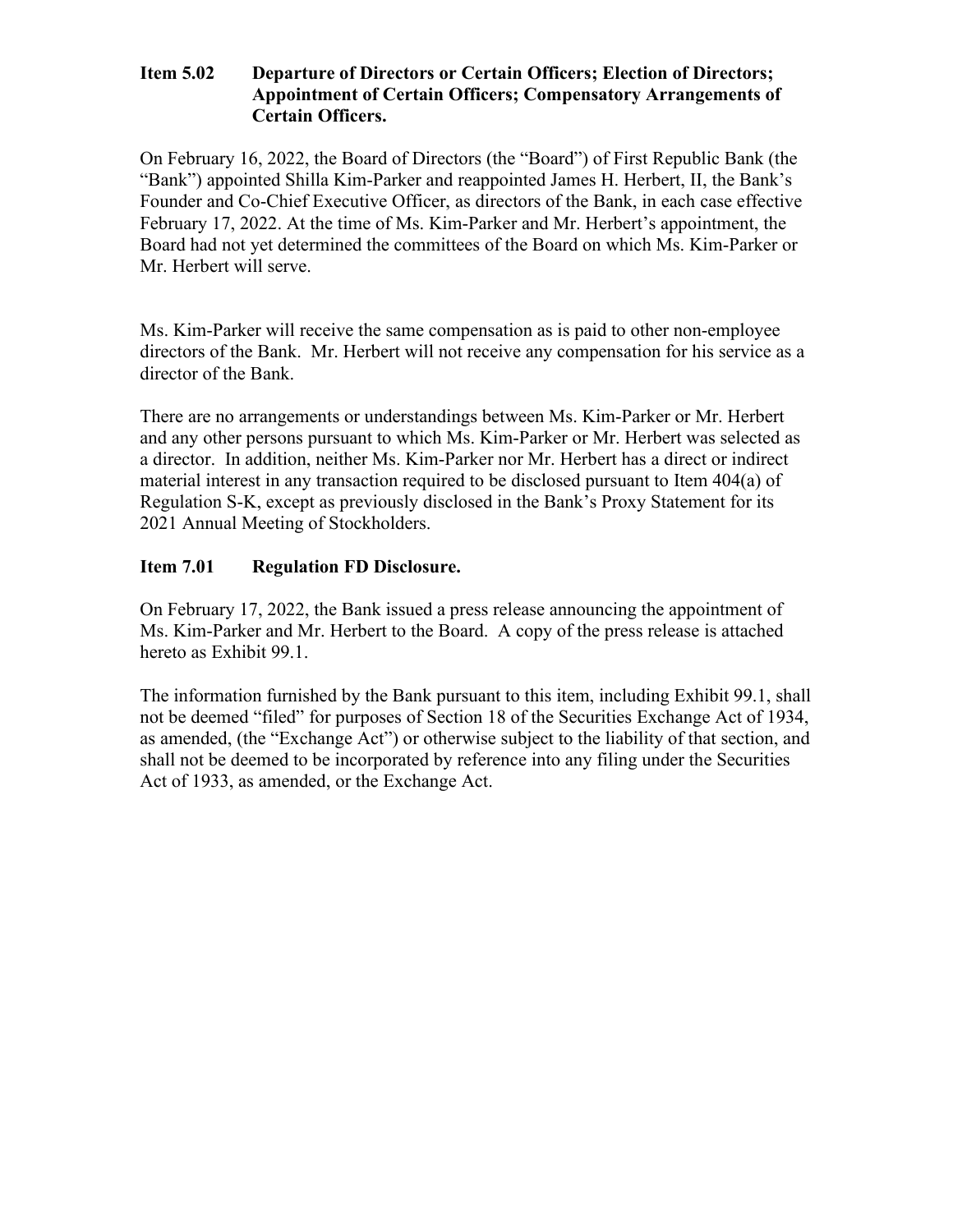# **Item 9.01 Financial Statements and Exhibits.**

*(d) Exhibits.*

Exhibit 99.1 Press Release, dated February 17, 2022.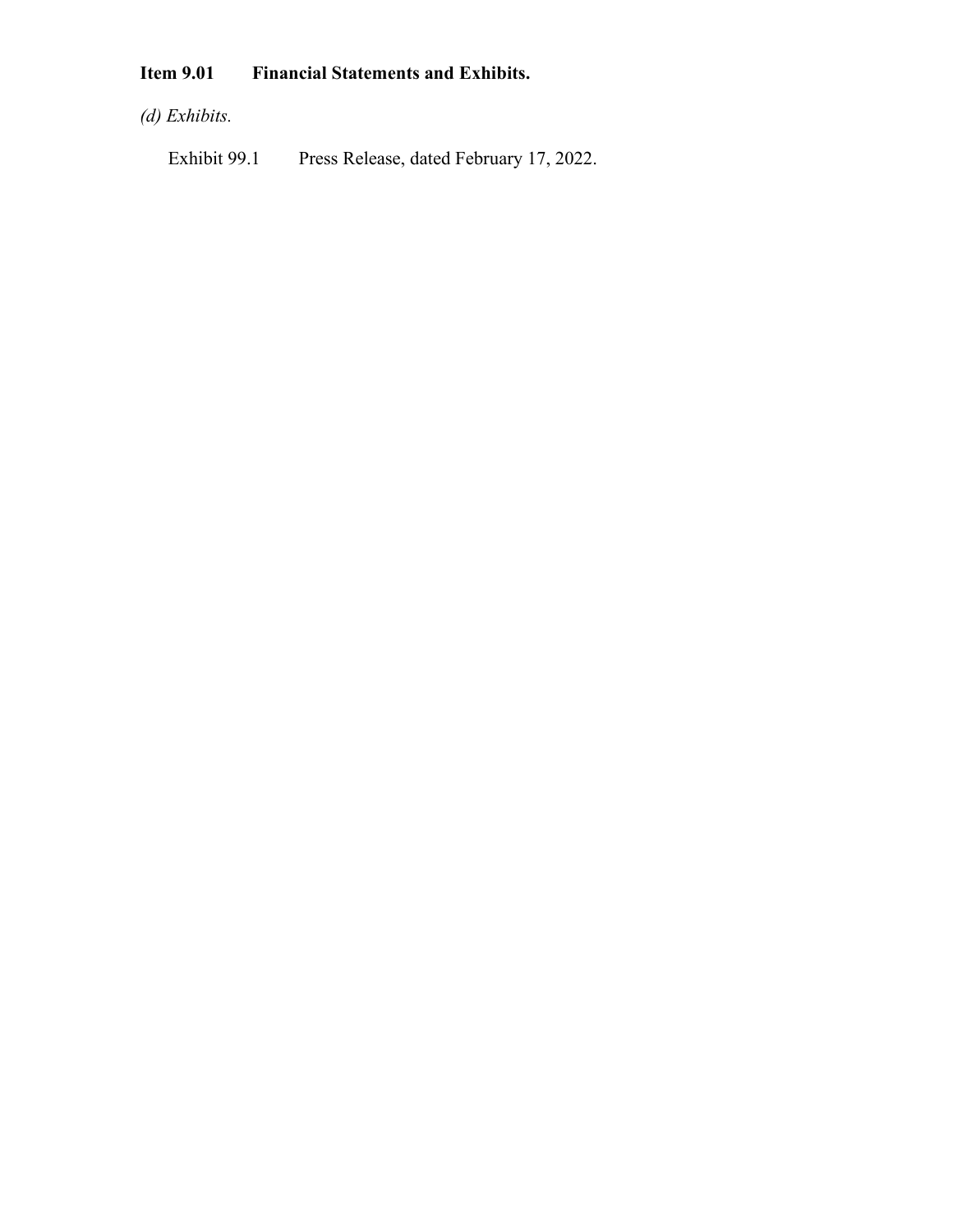### **SIGNATURES**

 Pursuant to the requirements of the Securities Exchange Act of 1934, as amended, the registrant has duly caused this report to be signed on its behalf by the undersigned, hereunto duly authorized.

Date: February 17, 2022

First Republic Bank

By: /s/ Olga Tsokova Name: Olga Tsokova Title: Executive Vice President, Chief Financial Officer (Acting) and Chief Accounting Officer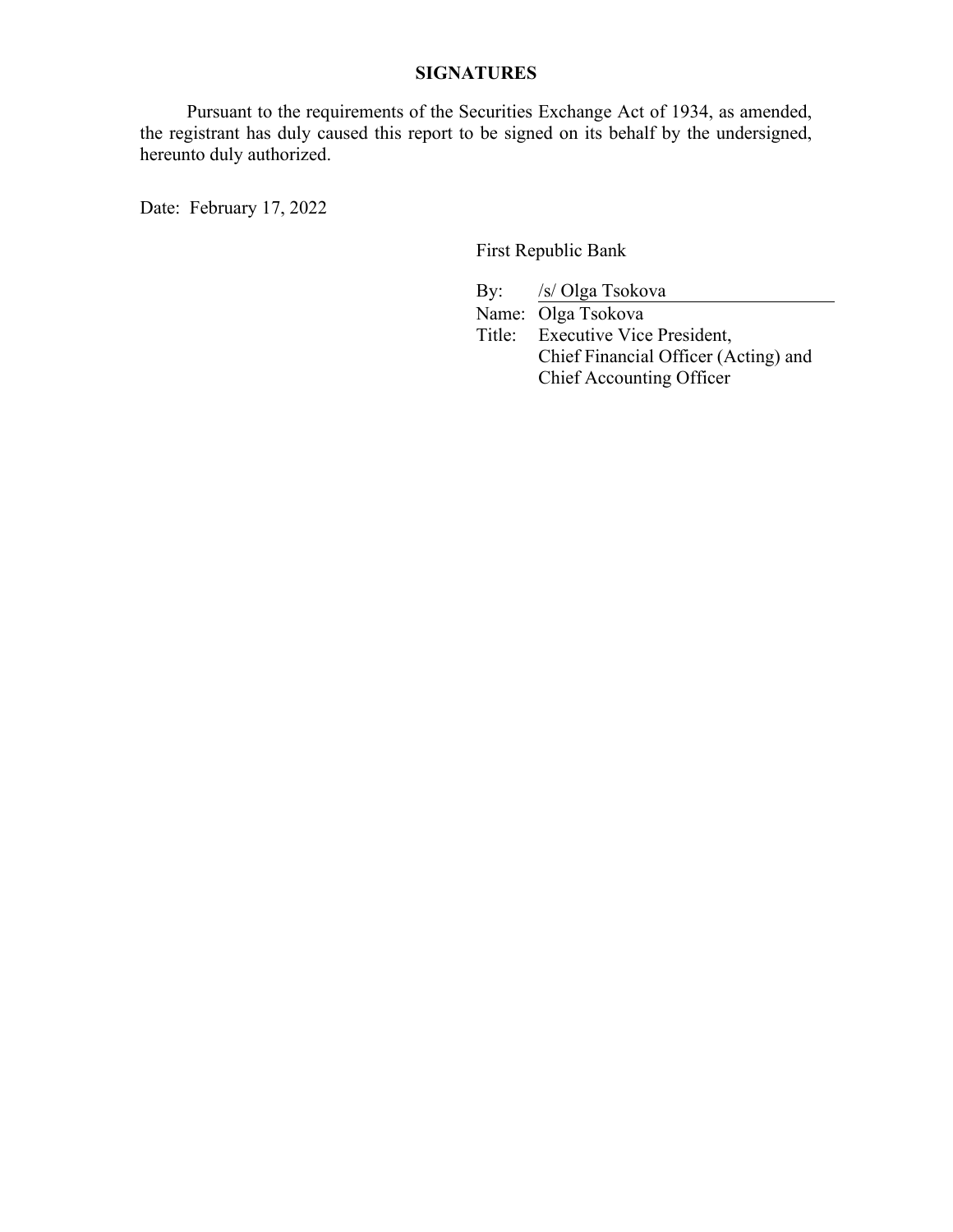**Exhibit 99.1**



### **FIRST REPUBLIC BANK ANNOUNCES TWO BOARD APPOINTMENTS** *Board Welcomes New Director Shilla Kim-Parker, Reappoints Founder and Co-CEO Jim Herbert*

**SAN FRANCISCO, Feb. 17, 2022** [– First Republic Bank](http://www.firstrepublic.com/) (NYSE:FRC), a leading private bank and wealth management company, announced that Shilla Kim-Parker, CEO & Co-Founder of online retailer Thrilling, has been named to First Republic Bank's Board of Directors effective today.

[Kim-Parker,](https://shopthrilling.com/pages/about-shilla) 39, is an entrepreneur and executive whose background includes leadership, operations and digital strategy roles for Disney's Television Group, Lincoln Center for the Performing Arts and J.P. Morgan. In 2018, she co-founde[d Thrilling,](https://shopthrilling.com/) a venture capital-backed digital marketplace that connects nearly 1,000 vintage boutiques across the U.S. with shoppers around the world. Kim-Parker is a graduate of Harvard College and Harvard Business School.

Kim-Parker said: "First Republic is an exemplary, service-driven organization that cares deeply about its clients, colleagues and communities. I'm honored to be joining a company that each day truly demonstrates its values and commitment to all of its stakeholders."

The bank also announced tha[t Jim Herbert](https://www.firstrepublic.com/all-profiles/james-h-herbert-ii), Founder and Co-CEO of First Republic Bank, has been reappointed to the Board of Directors also effective today.

Herbert said: "First Republic's ability to consistently provide exceptional client service reflects the enduring strength of our business model and continues to drive our organic growth. Our leadership team is doing a fantastic job, and I look forward to resuming my board service with a continued focus on forward-looking strategy and our culture of service, collaboration and empowerment."

George G. C. Parker, Acting Chairman, said: "Shilla is a dynamic and experienced leader who shares First Republic's values. Her digital media experience and entrepreneurial background are a terrific complement to the Board, as we continue to focus on strategies that attract and retain our next generation of clients. We're also very pleased to reappoint Jim to the Board. As our Founder, his commitment to and passion for First Republic's client-focused, service model is unparalleled and meaningfully supports our ongoing success<sup>"</sup>

#### **About First Republic Bank**

Founded in 1985, First Republic and its subsidiaries offer private banking, private business banking and private wealth management, including investment, trust and brokerage services. First Republic specializes in delivering exceptional, relationship-based service and offers a complete line of products, including residential, commercial and personal loans, deposit services, and wealth management. Services are offered through preferred banking or wealth management offices primarily in San Francisco, Palo Alto,

*San Francisco • Palo Alto • Los Angeles • Santa Barbara • Newport Beach • San Diego • Portland • Boston • Palm Beach • Greenwich • New York • Jackson*